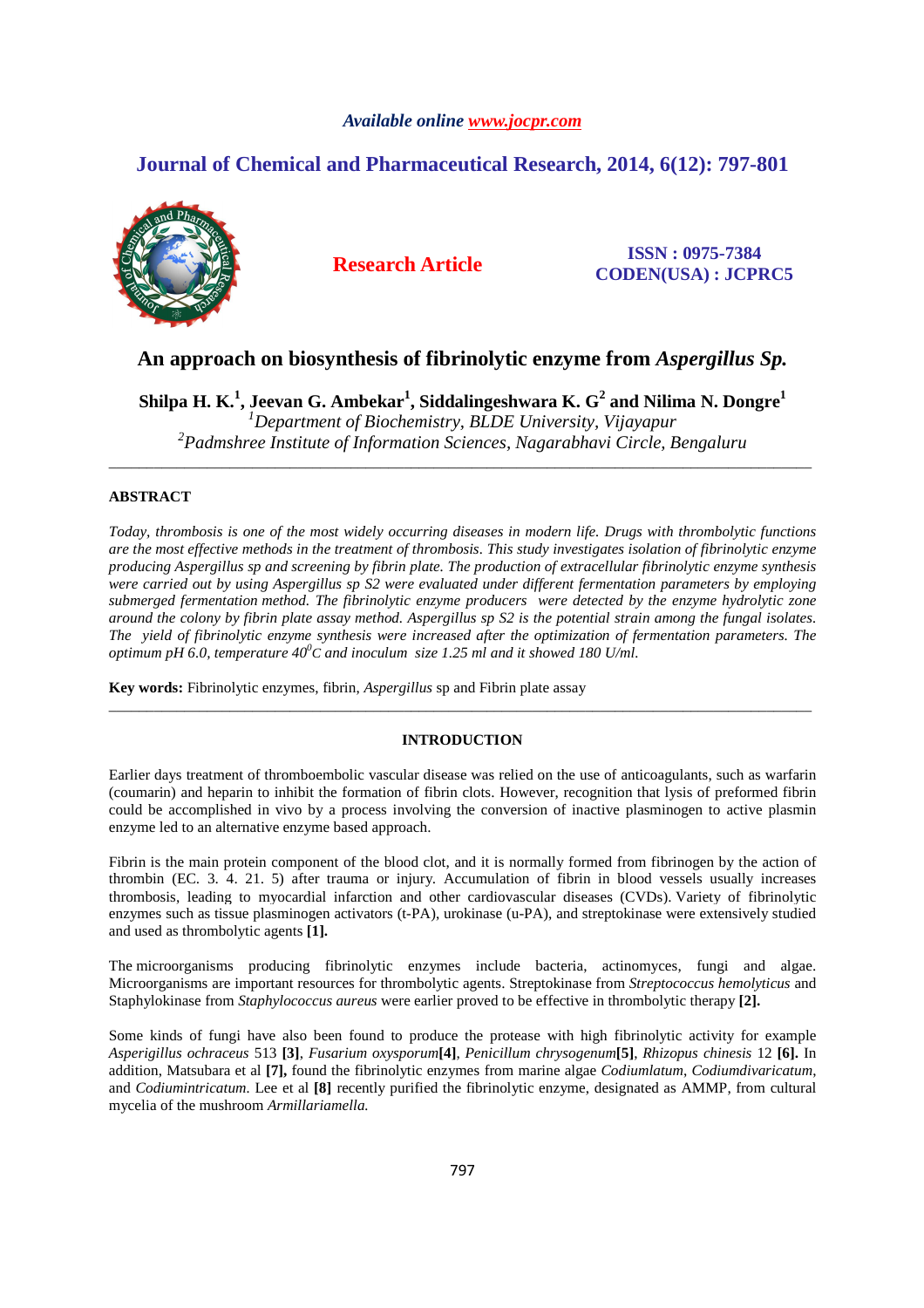In the present study, isolation of fungal strains was carried out from different soil samples collected from various places of Karnataka and also evaluated the fermentation kinetics for the production of fibrinolytic enzyme by *Aspergillus* sp.

*\_\_\_\_\_\_\_\_\_\_\_\_\_\_\_\_\_\_\_\_\_\_\_\_\_\_\_\_\_\_\_\_\_\_\_\_\_\_\_\_\_\_\_\_\_\_\_\_\_\_\_\_\_\_\_\_\_\_\_\_\_\_\_\_\_\_\_\_\_\_\_\_\_\_\_\_\_\_*

#### **EXPERIMENTAL SECTION**

#### **Collection and Isolation of Fungal strains**

The *Aspergillus* strains were isolated from different soils samples. The soil samples were collected from different regions from Karnataka, such as Tumkur, Bangalore and Bijapur.Totally thirty strains of *Aspergillus* sp were isolated further confirmations were carried out at Agarkar research Institute (ARI), Pune.

## **Screening of fibrinolytic enzyme producing** *Aspergillus* **sp**

A mixture consisting of 2 ml of fresh, healthy human plasma and 3 ml of 1.2% molten agarose (45<sup>0</sup>C) in 10 mM Tris-HCl buffer containing 70 mM (NH<sub>4</sub>)<sub>2</sub> SO<sub>4</sub>, 90 mM NaCl, 0.70 mM MgCl<sub>2</sub> and 200 µl of 0.2 M CaCl<sub>2</sub> was poured into sterile 60 mm petridish and allowed to stand for 2 h at room temperature (25 to  $27^{\circ}$ C). 10 ml of Sabouraud dextrose broth was inoculated with the given fungal strain and incubated at  $30^0C$  for 2 days. This culture was used for fibrin clot assay. 20µl of fungal culture containing mycelia was placed at the center of the gel matrix of the fibrin plate and incubated for 24 h at  $30^{\circ}$ C. The diameters of the clear zones (plaque) were noted.

## **Production medium for fibrinolytic enzyme**

The isolate was grown in Czapek-Dox media: Composition (g/l) Sucrose-30.0; Sodium nitrate-2.0; K<sub>2</sub>HPO<sub>4</sub>-1.0,  $MgSO<sub>4</sub>$ . 7H<sub>2</sub>O-0.5; KCl-0.5; FeSO<sub>4</sub>-0.01 for 96 h on a shaker with constant 140 rpm, at room temperature.

## **Effect of pH**

The above media was set at different pH like 3, 4, 5, 6, 7, 8 and 9 and inoculated with 72 h old culture and grown for 4-5 days at room temperature. The culture was filtered and filtrate was centrifuged at 10,000 rpm for 10 min and supernatant was assayed for the fibrinolytic enzyme activity.

#### **Effect of temperature**

The media (pH 6.0) in different flasks were inoculated with 72 h old culture and incubated for 4-5 days at different temperature like 30, 35, 40 and  $50^{\circ}$ C. The cell free extract was assayed for the fibrinolytic enzyme activity.

#### **Effect of inoculum volume**

The 100 ml media with pH 6.0 in different flasks were inoculated with varying volume of 72 h old inoculum. The incolum volumes studied were 0.25, 0.5, 0.75, 1.0 and 1.25 ml. The culture was grown at  $40^{\circ}$ C for 4-5 days and enzyme assay was done as mentioned before.

#### **Enzyme assay**

This was basically measured by the modified method of Anson **[9]**, but with a few modifications. The reaction mixture contained 1 ml of 1.2% of bovine fibrin solution in Tris-HCl buffer (pH 8.0) and 1 ml of cell-free supernatant (CFS). The reaction mixture was incubated for 2 h at 37°C. Then the reaction was stopped by the addition of 2 ml of 10% (w/v) trichloroacetic acid. This was followed by centrifugation and assaying the solubilized proteins for tyrosine in the supernatant by measuring the absorbance at 750 nm **[10].** 

#### **Unit**:

One unit of fibrinolytic activity (U) was defined as the amount of enzyme required to liberate 1 µg of Ltyrosine/ml/min at 37°C.

#### **RESULTS AND DISCUSSION**

Fungal isolates were identified as *Aspergillus sp* in Agrakar Research Institute, Pune. All thirty strains of *Aspergillus sp* produced clear zone around colony in fibrin plate medium; those were selected from the soil sample. Of the thirty isolates *Aspergillus sp* S2 was considered to be the best and high fibrinolytic enzyme producing strain. It showed 1.9 cm of cleared zone around the colony (Plate-1). The data obtained in the present study on the effect of pH and temperature on submerged fermentation is shown in (Fig.1 and 2) which reveals that the production of fibrinolytic enzyme increased with the increase in the pH of the medium up to pH 6.0 temperatures  $40^{\circ}$ C and thereafter the decrease of fibrinolytic activity was observed.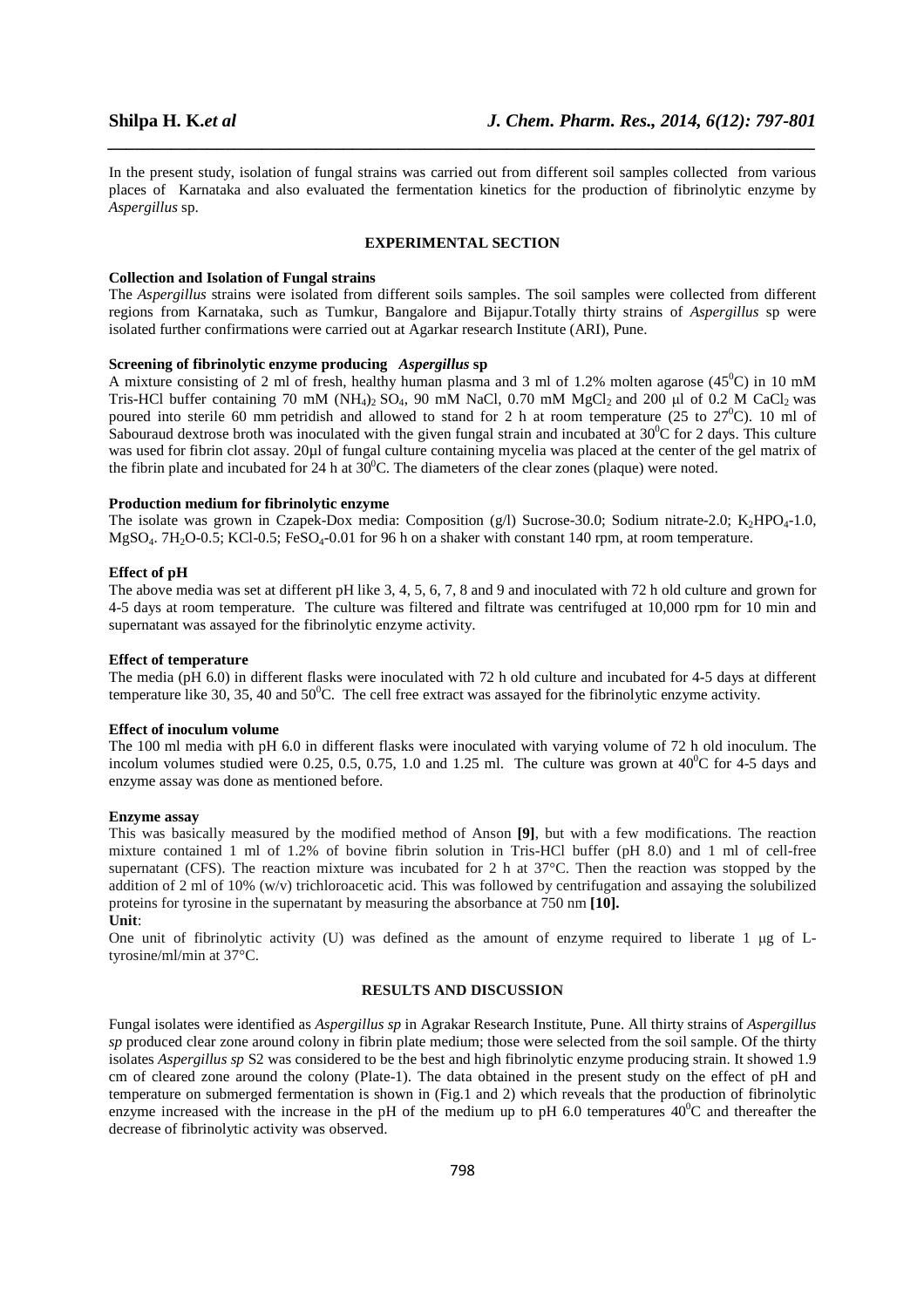



**Plate-1: a. Control** *Aspergillussp* **b. Fibrinolytic activity by** *Aspergillussp* 



**Fig-1. Effect of pH on fibrinolytic enzyme production** 

The maximum production of fibrinolytic enzyme is 160 U/ml was obtained at pH 6.0 (Figure 1) and the minimum production of fibrinolytic activity 20 U/ml was observed at pH 3.0. The production of fibrinolytic enzyme increased significantly with the increase in fermentation temperature from  $25{\text -}40^0$ C and decreased above  $40^0$ C. The maximum fibrinolytic enzyme production obtained at 40<sup>o</sup>C was 180U/ml and the least production was observed at 30<sup>o</sup>C resulted in only 120 U/ml of fibrinolytic enzyme at 72 hrs of fermentation period. Any temperature beyond the optimum range is found to have some adverse effect on the metabolic activities of the microorganisms and it is also reported by various scientists that the metabolic activities of the microbes become slow at lower or higher temperature **[11].**

The pH of the medium is one of the most critical environmental parameter affecting the mycelial growth, enzyme production and the transport of various components across the cell membrane **[12].** 

In our study, the data revealed that the pH of 6.0 was found as suitable for maximum production of fibrinolytic enzyme with *Aspergillus* sp S2 strain under submerged fermentation. Fungal strains are noted for their best performance in the range of 3.5-7.0 and also low pH avoids the contamination by other microbes **[13].**Usama et al. **[14]** reported that pH 8 is the optimum for maximum fibrinolytic enzyme production and it showed 2.29 unit/mg protein. On the other hand Yong Peng *et al*. **[15]** found that the optimal pH 9.0 of the fibrinolytic enzyme of *Bacillus amyloliquefaciens*. Our findings are in close agreement with the earlier findings of Yong Peng *et al*., **[15]** showed that pH 9 was the suitable for maximum fibinolytic enzyme production.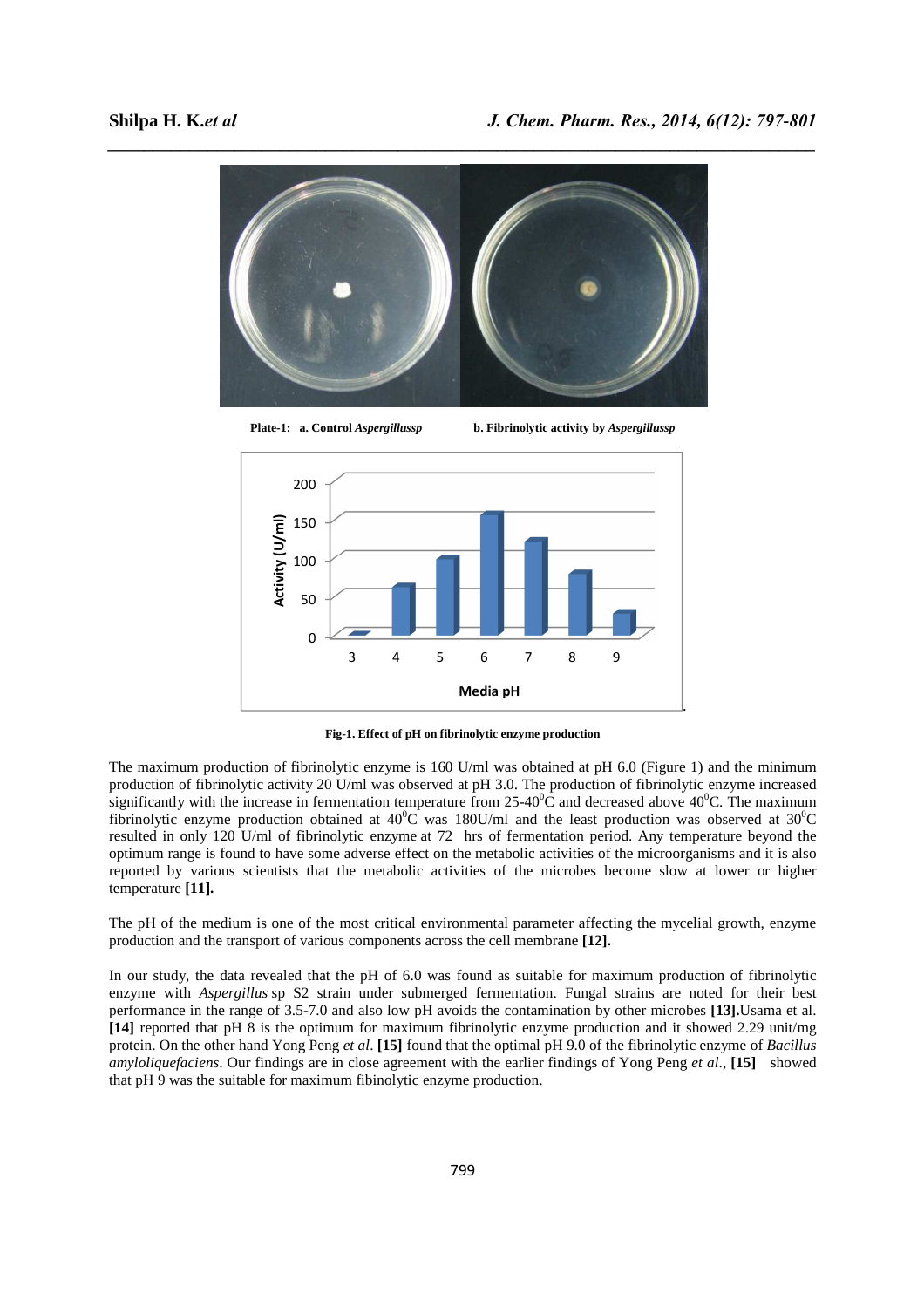

**Fig-2. Effect of temperature on fibrinolytic enzyme production** 

Usama et al. [14] showed that incubation temperature  $35^{\circ}\text{C}$  is optimum for maximum production of fibrinolytic enzyme and it showed 2.30 unit/mg protein. Keeping this in view, experiments were conducted to find out the effect of temperature on fibrinolytic enzyme production by *Aspergillus sp* S2. The present study revealed that the 40<sup>0</sup>C (Figure 2) is suitable for maximum production of fibrinolytic enzyme with *Aspergillus sp* S2. Yong Peng *et al*., **[15]**  reported that the maximum production of fibrinolytic enzyme was observed at temperature 48<sup>0</sup>C by using *Bacillus amyloliquefaciens*. Similar observations were reported for fibrinolytic enzyme production by Usama et al. **[14 ]**.



**Fig-3. Effect of inoculums size on fibrinolytic enzyme production** 

It is generally necessary to optimize age and size of the inoculums, because low density gives insufficient biomass and high density produces too much biomass and resulting in depletion of nutrients necessary for fibrinolytic protease production. The earlier studies reported that inoculums size has crucial effect in fermentation process through microorganisms **[16]**. Importance of inoculum size on microbial fermentation process is widely accepted. Out of five inoculum size tested 0.25, 0.50, 0.75, 1.0 and 1.25 ml; the 1.25 ml inoculum size was found to be the most suitable for high production of fibrinolytic enzyme by *Aspergillus sp* S2 in submerged fermentation at 72 hrs of fermentation and it showed the yield of 180 U/ml. From Figure 3, it is clear that the fibrinolytic enzyme